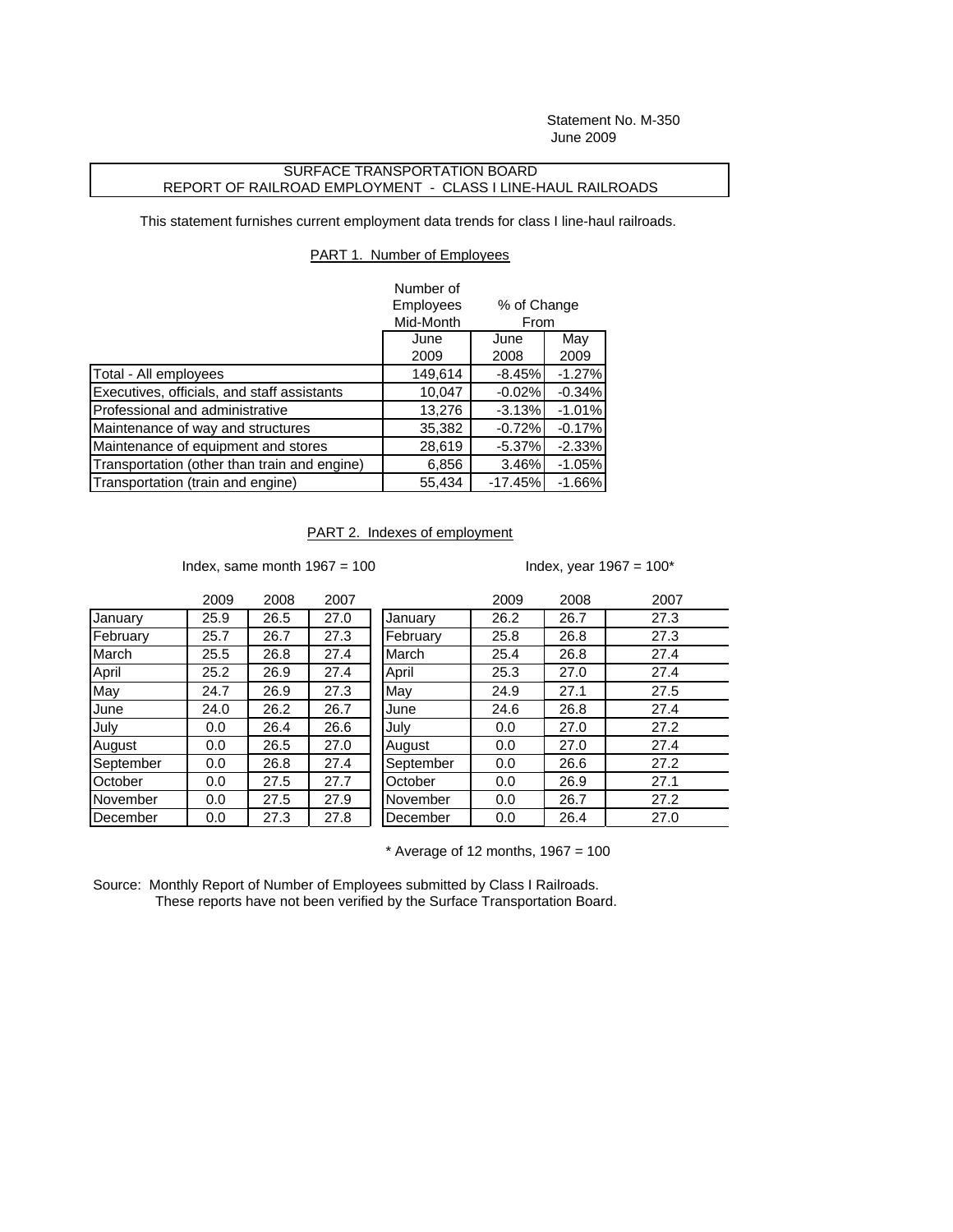| <b>CARRIER</b><br><b>Jun-09</b>     |                            | L <sub>100</sub>      | L200                  | L 300                   | L 400                 | L500                  | L600                      | <b>TOTAL</b>              |
|-------------------------------------|----------------------------|-----------------------|-----------------------|-------------------------|-----------------------|-----------------------|---------------------------|---------------------------|
| <b>BNSF</b><br><b>CSX</b><br>CN/GTW | 130500<br>121500<br>114900 | 2,363<br>1,223<br>381 | 3,418<br>2,640<br>533 | 9,193<br>6,242<br>1,752 | 6,970<br>5,084<br>862 | 1,443<br>1,806<br>412 | 13,466<br>10,189<br>1,728 | 36,853<br>27,184<br>5,668 |
| (Includes all CN US Operations)     |                            |                       |                       |                         |                       |                       |                           |                           |
| <b>KCS</b>                          | 134500                     | 273                   | 339                   | 461                     | 364                   | 79                    | 1,150                     | 2,666                     |
| <b>NS</b>                           | 117100                     | 1,963                 | 2,806                 | 6,093                   | 5,297                 | 1,495                 | 10,089                    | 27,743                    |
| SOO<br>UP                           | 137700<br>139400           | 142<br>3,702          | 307<br>3,233          | 589<br>11,052           | 386<br>9,656          | 147<br>1,474          | 776<br>18,036             | 2,347<br>47,153           |
| <b>TOTAL</b>                        |                            | 10,047                | 13,276                | 35,382                  | 28,619                | 6,856                 | 55,434                    | 149,614                   |
| <b>NRPC</b>                         | 103000                     | 1,380                 | 4,801                 | 2,752                   | 5,224                 | 2,976                 | 3,450                     | 20,583                    |
|                                     |                            | June                  | June                  | May                     |                       | % Change              |                           |                           |
|                                     |                            | 2009                  | 2008                  | 2009                    |                       | Year                  | Month                     |                           |
| $L$ 100                             |                            | 10,047                | 10,049                | 10,081                  |                       | $-0.02%$              | $-0.34%$                  |                           |
| L200                                |                            | 13,276                | 13,705                | 13,411                  |                       | $-3.13%$              | $-1.01%$                  |                           |
| L 300                               |                            | 35,382                | 35,638                | 35,442                  |                       | $-0.72%$              | $-0.17%$                  |                           |
| L 400                               |                            | 28,619                | 30,243                | 29,303                  |                       | $-5.37%$              | $-2.33%$                  |                           |
| L500                                |                            | 6,856                 | 6,627                 | 6,929                   |                       | 3.46%                 | $-1.05%$                  |                           |
| L600                                |                            | 55,434                | 67,154                | 56,370                  |                       | $-17.45%$             | $-1.66%$                  |                           |
| <b>TOTAL</b>                        |                            | 149.614               | 163,416               | 151,536                 |                       | $-8.45%$              | $-1.27%$                  |                           |
|                                     |                            |                       |                       |                         |                       | Ratio                 | Ratio                     |                           |
|                                     |                            | 1967                  |                       | 2009                    |                       | Corresp.              | Average                   |                           |
|                                     |                            | Months                |                       | Months                  |                       | <b>Months</b>         | Month                     |                           |
| January                             |                            | 614,766               |                       | 159,511                 |                       | 25.9                  | 26.2                      |                           |

| February  | 610,335 | 156,997 | 25.7 | 25.8 |
|-----------|---------|---------|------|------|
| March     | 608,751 | 154,960 | 25.5 | 25.4 |
| April     | 611,136 | 154,263 | 25.2 | 25.3 |
| May       | 613,824 | 151,536 | 24.7 | 24.9 |
| June      | 624,153 | 149,689 | 24.0 | 24.6 |
| July      | 623,096 | 0       | 0.0  | 0.0  |
| August    | 619,419 | 0       | 0.0  | 0.0  |
| September | 606,714 | 0       | 0.0  | 0.0  |
| October   | 597,271 | 0       | 0.0  | 0.0  |
| November  | 593,568 | 0       | 0.0  | 0.0  |
| December  | 590,100 | 0       | 0.0  | 0.0  |
|           |         |         |      |      |

Source: Monthly Report of Number of Employees submitted by Class I Railroads. These reports have not been verified by the Surface Transportation Board.